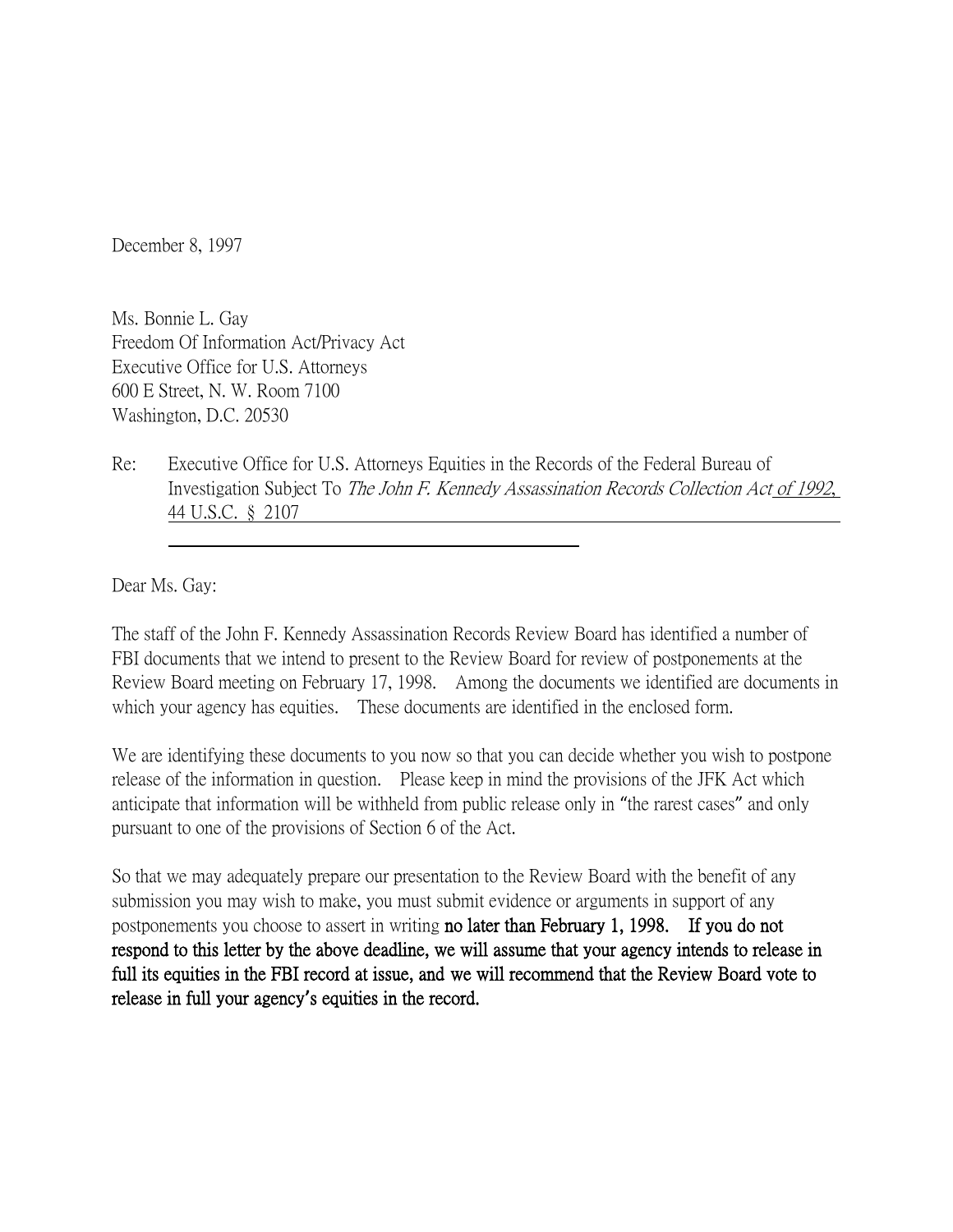Mr. Bonnie L. Gay December 8, 1997 Page 2

In many of the FBI documents with third agency equities, we believe that the third agencies could, consistent with their current guidelines for JFK assassination-related information, consent to full release of the information at issue.

If you have any questions regarding the documents identified on the enclosed forms, please call Carol Keeley or Debbie Beatty of the JFK Task Force at the FBI at (202) 324-0571 or Laura Denk or Kevin Tiernan of the Review Board staff at (202) 724-0088. Thank you, in advance, for your cooperation.

Sincerely,

T. Jeremy Gunn Executive Director